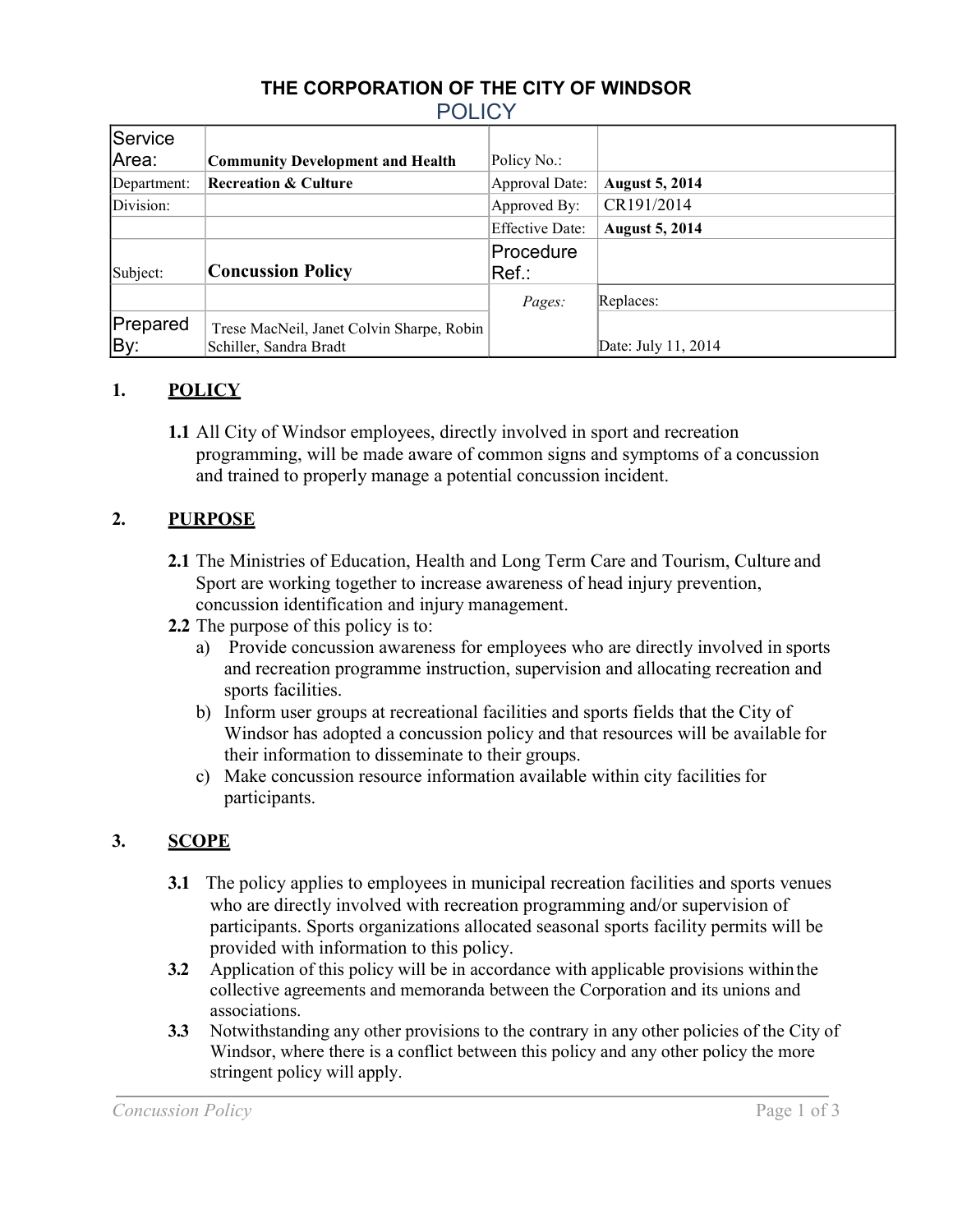**3.4** Notwithstanding the reporting obligations of any other policy of the City of Windsor,if there is reason to believe that a breach of this policy has occurred, the reporting procedures in this policy shall be followed concurrently with any other reporting obligations.

# **4. RESPONSIBILITY**

- **4.1** The CAO will support the Concussion Policy and its implementation.
- **4.2** The Community Development and Health Commissioner will support the Concussion Policy and mediate any disputes regarding its implementation, should any arise.
- **4.3** The Executive Director of Recreation and Culture is responsible to direct a review of this policy following a 6 month pilot, then annually.
- **4.4** The Executive Director of Recreation & Culture is responsible for communicating the policy, procedures and any updates or changes to the Managers.
- **4.5** The Executive Director of Recreation and Culture shall carry out the role as decision maker under this policy in good faith and in a timely and expeditious manner.
- **4.6** The Managers in the Recreation and Culture Department, shall be responsible for communicating the policy, procedures and any updates or changes to the Supervisors
- **4.7** The Executive Director of Recreation and Culture and the managers and supervisors in the Recreation and Culture Department will be responsible for implementing the policy and providing suggestions in revising the procedures as required.
- **4.8** The managers and supervisors of each recreational facility and sports venue shall ensure that all employees who are directly involved with recreation programming and/or supervise participants are made aware of this policy. This will include informing all sport organizations that are allocated seasonal sports facility permits.
- **4.9** Each applicable employee is expected to sign-off on receipt of this policy and to adhere to the policy.

## **5. GOVERNING RULES AND REGULATIONS**

- **5.1** Employees shall recognize and be accountable for their responsibilities in the exercise of their duties.
- **5.2** Procedures will be developed to assist staff when dealing with a suspected concussion.
- **5.3** All employees involved directly in recreation and sports programming, instruction, supervision and allocation in recreation facilities will be provided with information on concussion awareness. This information includes but is not limited to identification of a concussion, common signs and symptoms of a concussion and response actions to a possible concussion.
- **5.4** The 'Conditions of Use' section on all City of Windsor Department of Recreation and Culture rental contracts will state that the City of Windsor has a concussion policy and that information regarding concussions is available upon request.